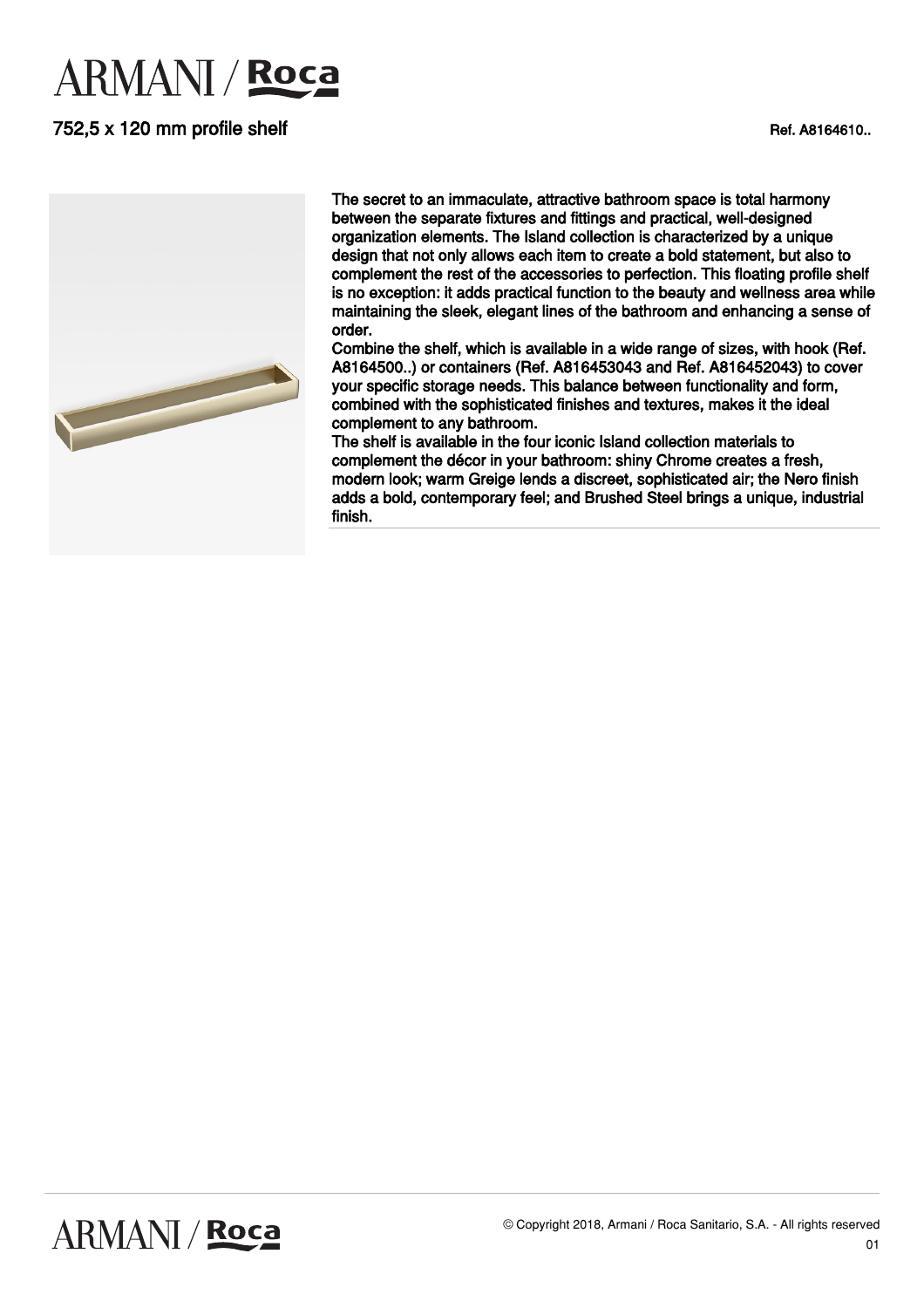

## 752,5 x 120 mm profile shelf Ref. A8164610...

Fixing kit: Included Installation type: Wall-mounted Material: Metal

#### Colours and Finishes

How to obtain the reference number Replace the ".." with the desired finish code from the list below



#### **Dimensions**

Length: 120 mm. Width: 752 mm. Height: 60 mm.

#### **Optional**

A248200... Built-in 2145 x 1100 mm bathtub with deck-mounted thermostatic faucet, Soft Air massage and Water-Chromo therapy A248201... Built-in 2145 x 1100 mm bathtub with deck-mounted thermostatic faucet A248243... Built-in 1800 x 800 mm bathtub with deck-mounted thermostatic faucet, Soft Air massage and Water-Chromo therapy A248244... Built-in 1800 x 800 mm bathtub with deck-mounted faucet

### Compatible with

A816453043 Square storage container with lid A816452043 Rectangular storage container A8164500... Robe hook for profile

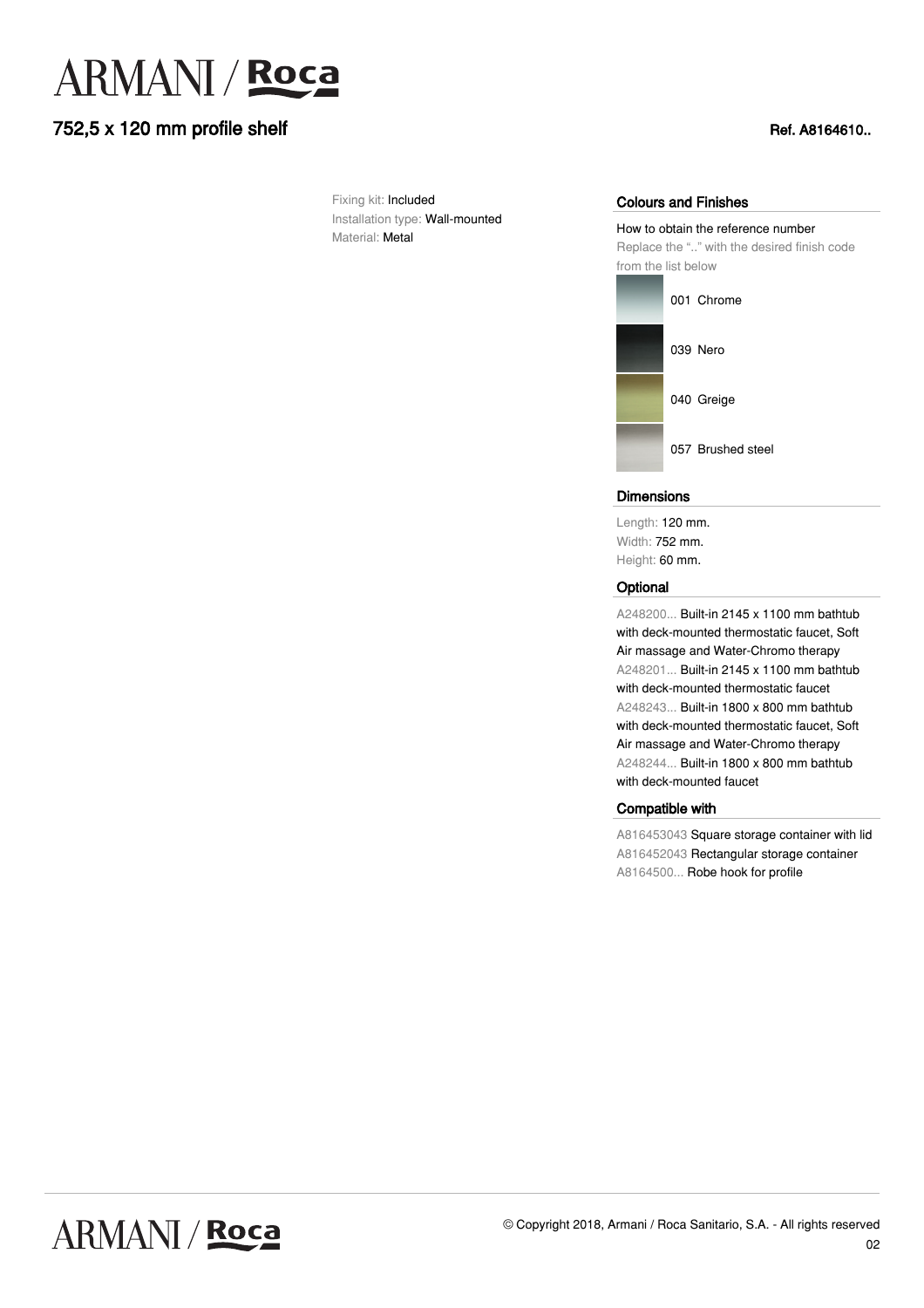

# 752,5 x 120 mm profile shelf Ref. A8164610..

#### Technical drawings